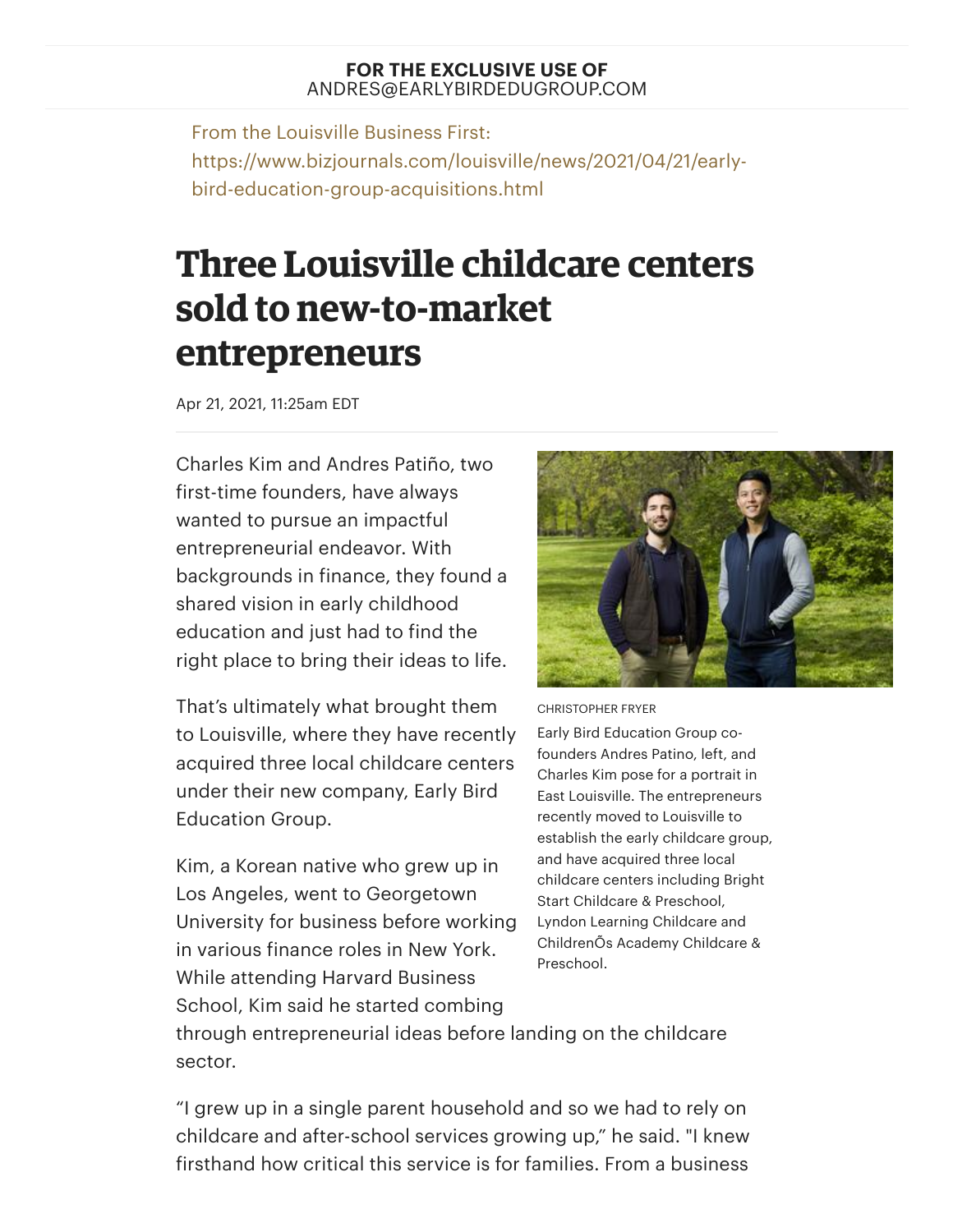standpoint we thought it was a good opportunity — there's a huge demand for high-quality early childhood education and after school services that is never going to go away and it's only getting tougher and tougher for families during Covid-19."

Patiño, originally from Miami, graduated from Cornell University and met Kim through a mutual friend. He had always dreamed of owning a small business and left his career in finance in 2017 to start an operational role to get a better grasp of business ownership.

After finding a partner that he trusted in Kim, Patiño told me he also felt drawn to the childcare industry as his parents were both blue-collar workers that needed on those services. It's a service that everyone can agree is needed in society, he added.

"I just wanted to join an industry where I felt like I could bring all these past experiences in finance and operations, implement them, and then add value," Patiño said. "Childcare met all of those criteria."

Kim and Patiño began talking with brokers in several different markets, looking for childcare centers that would be good acquisition candidates. They ended up finding three in Louisville — Bright Start Childcare and Preschool, Lyndon Learning Childcare and Children's Academy Childcare and Preschool — and fell in love with the city in the process.

The two co-founders, who moved to Louisville in January, told me they were drawn to the city not just for its hospitality, but also its strong middle class and centralized location from which to grow their new company's footprint.

"At first, we were looking in various regions," Kim said. "But what pulled us into this market were the specific centers we looked at, and of course, with our ambition to grow beyond our initial purchases, we wanted to choose a market that was economically viable as well as the cities surrounding Louisville that we could potentially get into down the road."

Between the three centers, Early Bird Education Group currently has more than 400 students enrolled from 250 families and about 60 employees.